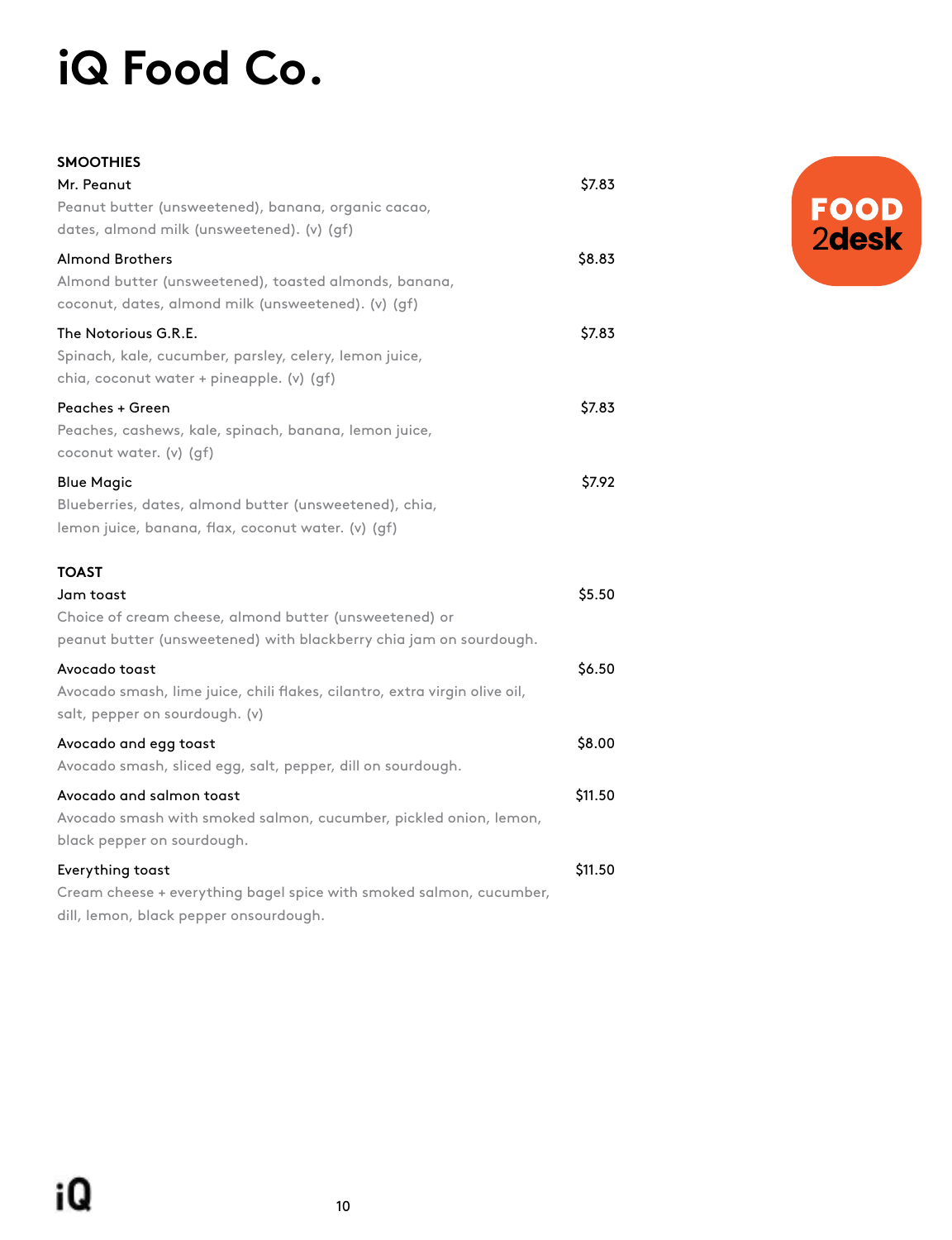## 647 346 0792 [IQFOODCO.COM](https://www.iqfoodco.com/)

| <b>SNACKS</b>                                                                                                                                                                                                                                  |         |
|------------------------------------------------------------------------------------------------------------------------------------------------------------------------------------------------------------------------------------------------|---------|
| Peanut butter oats<br>Organic steel-cut oats, chia seeds, peanut butter (unsweetened),<br>banana, almond milk (unsweetened), honey, salt, topped with<br>blackberry chia jam (just blackberries + chia, no sugar added)<br>+ cacao nibs.       | \$6.30  |
| Chia pudding<br>Chia pudding (chia, coconut milk, maple syrup, vanilla, salt),<br>blackberry chia jam (just blackberries + chia, no sugar added),<br>almond butter (unsweetened), coconut. (v) (gf)                                            | \$6.30  |
| <b>Happy Eggs</b><br>Free run, hard-boiled eggs. (gf)                                                                                                                                                                                          | \$2.98  |
| <b>BOWLS</b><br>Spicy kale Caesar<br>Chopped romaine, baby kale, oven roasted chicken, asiago,<br>roasted grape tomatoes, spicy sunflower seeds, black pepper,<br>lime wedge, spicy caesar dressing (vegan). (gf)                              | \$14.20 |
| Sababa<br>Sweet potato bean cakes, roasted cauliflower, avocado,<br>chickpeas, cucumbers, pickled carrots, pickled turnips,<br>spicy sunflower seeds, cilantro, lemon wedge, organic baby kale,<br>brown rice, spicy tahini dressing. (v) (gf) | \$12.90 |
| Lima<br>Oven roasted chicken, corn, black beans, grape tomatoes,<br>avocado, aged white cheddar, jalapeños, lime green cabbage,<br>cilantro, chopped romaine, brown rice, jalapeño lime vinaigrette,<br>hot sauce. (gf)                        | \$13.90 |
| Sparta<br>Oven roasted chicken, grape tomatoes, cucumbers, feta,<br>kalamata olives (with pits), pickled onions, basil, arugula, organic<br>quinoa, hummus, extra virgin olive oil + balsamic vinegar. (gf)                                    | \$13.90 |
| Daily Cobb<br>Oven roasted chicken, goat cheese, hard-boiled egg, pickled onions,<br>cucumber, red radish, grape tomatoes, organic baby kale, spinach,<br>lemon wedge, honey dijon vinaigrette. (gf)                                           | \$14.50 |